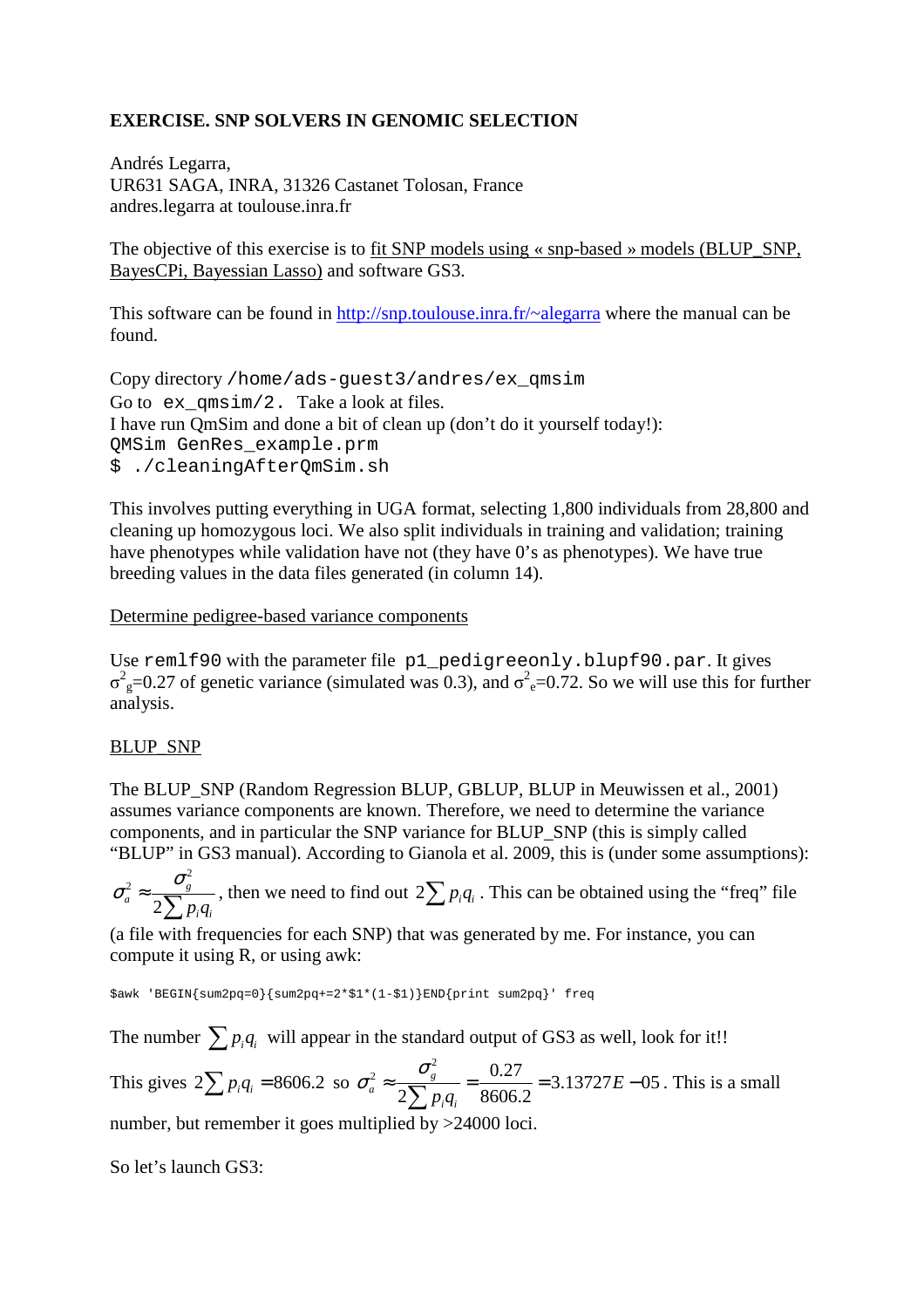../gs3/gs3 p1\_blup\_snp.par It generates a file with solutions (including SNPs) and another with EBV's in p1\_blup\_snp.par\_EBVs.

Let's see in R the accuracy comparing the EBV's with the TBV, which are in column 14. Open an R session:

```
 a=read.table("p1_blup_snp.par_EBVs",header=T) 
 summary(a) 
 b=read.table("p1_data_T.txt",header=F) 
 summary(b) 
 cor(a$EBV_overall,b$V14) 
[1] 0.8156112
```
Which is actually pretty good, but these guys were in the training file. Now:

PREDICT the validation file using p1\_blup\_snp.predict.

This has to take the same format in the data file as the preceding analysis so that GS3 can compute things in the correct order. A complication is that all levels of all effects that exist in predict have to exist in par as well. E.g., if you do cross-validation and the whole data set has 1500 levels of herd then you need to "declare" the 1500 levels in both files. You might compare p1\_blup\_snp.predict\_and p1\_blup\_snp.par.

So we execute ../gs3/gs3 p1\_blup\_snp.predict This creates a file called predictions and the EBV file as well. Now let's check the quality of the prediction:

```
 a=read.table("p1_blup_snp.predict_EBVs",header=T) 
 b=read.table("p1_data_V.txt",header=F) 
 cor(a$EBV_overall,b$V14) 
[1] 0.5271538
```
which is good but not as good as for the training data, as could be expected. Let's take a look at SNP results:

```
 a=read.table("solutions",header=TRUE) 
  summary(a) 
  snp=a[a$effect==2,] 
  summary(snp) 
  plot(snp$solution) 
No "large" snp can be easily spotted.
```
• Other diagnostics should be done. What is the bias and inflation of EBVs? This can be checked by fitting a linear model  $TBV = a + b$  *EBV* 

```
, i.e., in R: 
  summary(lm(b$V14 ~ a$EBV_overall))
Also, method closest to "best" should have minimum MSE, that can be easily computed as 
 mean((b$V14 - a$EBV overall)**2)
```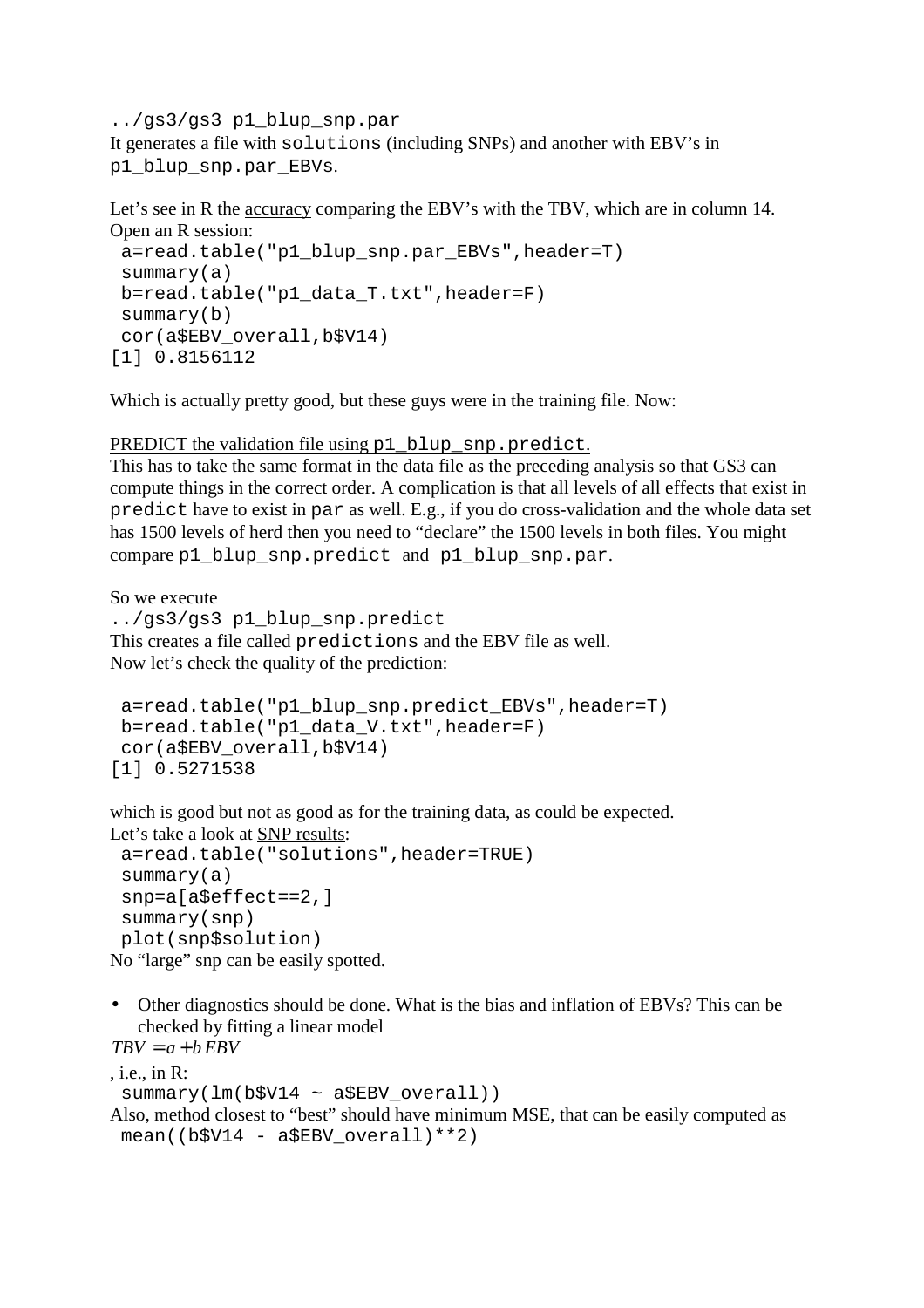# BAYESIAN ANALYSES BY GIBBS SAMPLING

*Later analyses are in directories* BayesianLasso, BayesC, BayesCPi

NOTE: these analysis might be slow because they are MCMC. You might reduce the number of iterations in the parameter file from 10000 to 4000 for instance, results will be usually poorer.

### BayesC

This estimates the variances as well, and from a BLUP SNP file it is straightforward: change "method" BLUP to VCE (but it will take much longer, and you need to verify convergence of the MCMC, etc). The parameter file is p1\_BayesC.par. It usually gives similar results in livestock populations (but not in the mice data set) as the approximate identity for the variances is rather good. In this actual analysis, the estimate of  $\sigma_a^2$  does change. So finally, The correlation(TBV,EBV) is 0.80 for the training set and 0.54 for the validation one (just slightly better). To compute the correlation, run the predict file and do as above, changing appropriately the file names:

```
 a=read.table("p1_BayesC.predict_EBVs",header=T) 
 b=read.table("../p1_data_V.txt",header=F) 
 cor(a$EBV_overall,b$V14)
```
# BayesCPi

We will fix  $\pi$  to 999/1000, i.e., only 1 SNP every 1000 is supposed to "have" an effect. (There are 750 QTLs simulated and 24,000 SNPs so this is completely wrong). Parameter π can be equally estimated but in our experience  $\pi$  is very much confounded with  $\sigma_a^2$ , so when one

increases the other decreases. A good guess, or starting value for  $\sigma_a^2$  is

 $(1-\pi)$ 2  $\frac{2}{3} \approx \frac{6}{(1)} = 3.13727E - 0.02$  $1 - \pi$ ) 2 *g a i i E*  $p_i q$ σ σ  $\approx \frac{C_g}{(1-\pi)2\sum p_i q_i} = 3.13727E - 02$ . (Note that this  $\sigma_a^2$  is defined for those SNPs *which* 

*are not 0* )*.*

The parameter file is modified by stating "mixture TRUE" in the last line. We also fix the proportions in the *a priori* beta distribution so that  $\pi$  will be fixed in practice to 999/1000, as follows:

```
A PRIORI a 
1d8 999d8 
... 
USE MIXTURE 
T
```
Note that GS3 has the opposite notation for  $\pi$  in the documentation. We launch it as usual ../gs3/gs3 p1\_BayesCPi.par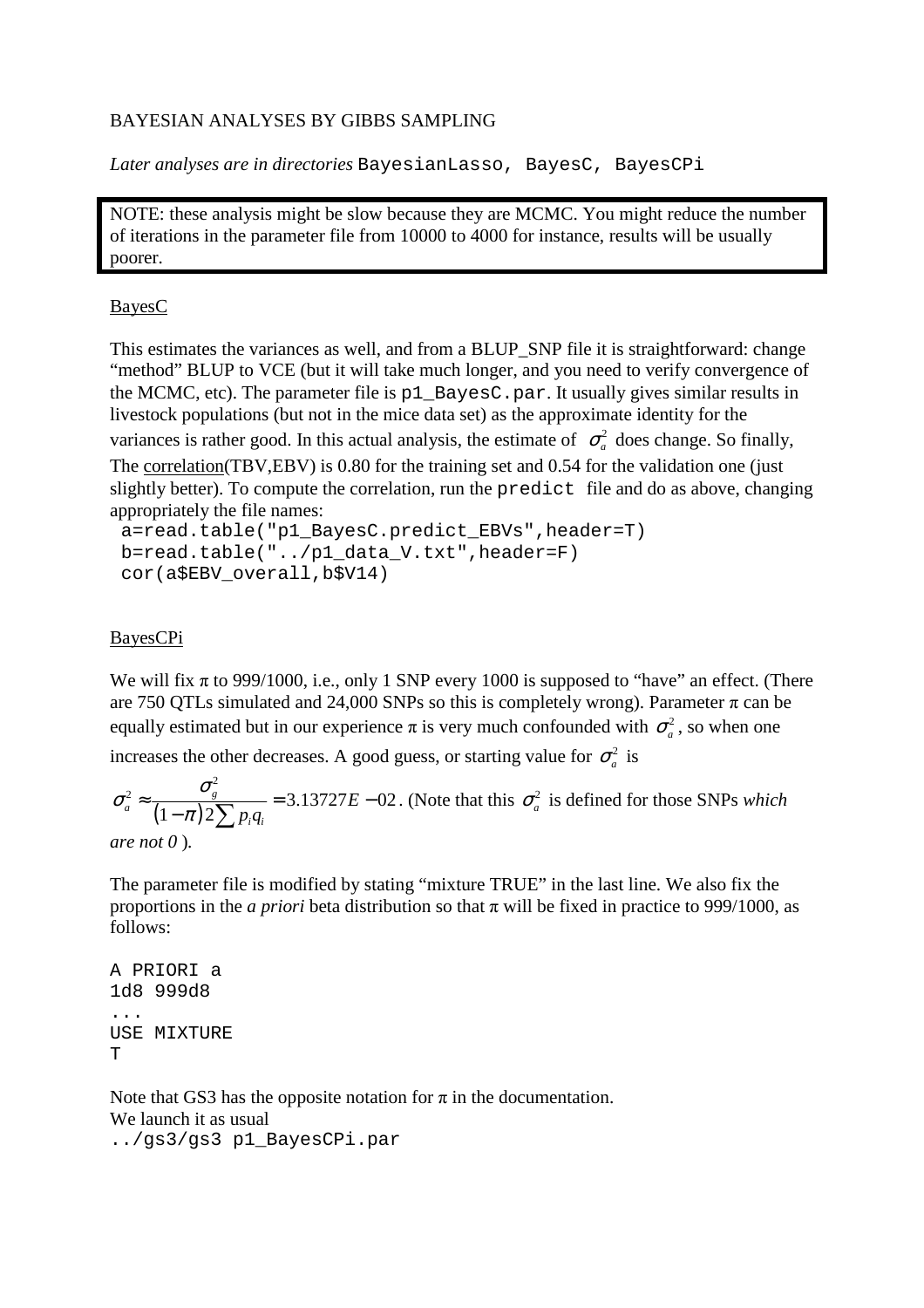In the output you can see the number of SNPs "drawn" at an iteration: "includeda". In the parameter file I have put 10,000 iterations *but this is too little.* We usually put 100,000 iterations or more. Imagine: it should ideally explore all combinations of 24 SNP in a space of some 24,000 SNPs. (Hence, in my opinion this is a source of inefficiency and other options such as BLUP\_SNP or non-linear Lasso, ElasticNet or VanRaden's nonlinearA should be better, specially for very large SNP data.)

With these caveats, accuracy in the validation data set is 0.70, and 0.48 in the training data set. Not a very good accuracy but possibly fixing  $\pi=0.999$  was not a good idea. A value 0.99 or estimating  $\pi$  is possibly a better idea.

However, if we look at individual SNP effects using R there are interesting things:

```
 a=read.table("solutions",header=TRUE) 
 summary(a) 
 snp=a[a$effect==2,] 
 summary(snp) 
 plot(snp$solution) 
 plot(abs(snp$solution),cex=3,pch=18)
```
Some very large SNP can spotted at position ~17204, this is possibly a large QTL location. We have found that this way of fitting BayesCPi is as good as other methods to spot QTL locations.



#### Bayesian Lasso (BL)

This is rather similar to BayesC as well, but we *don't* use the "mixture" option and we do use an OPTION BayesianLasso Tibshirani , which corresponds to BL2Var in Legarra et al. 2011 (option ParkCasella has been planned yet not executed ! volunteers welcome). The starting value for lambda is deduced from the starting value for  $\sigma_a^2$  (for

instance, 
$$
\sigma_a^2 \approx \frac{\sigma_g^2}{2\sum p_i q_i}
$$
 ) as  $\lambda^2 = \frac{2}{\sigma_a^2}$  because of the equivalence  $\sigma_g^2 \approx 2\sum p_i q_i \frac{2}{\lambda^2}$  (Legarra